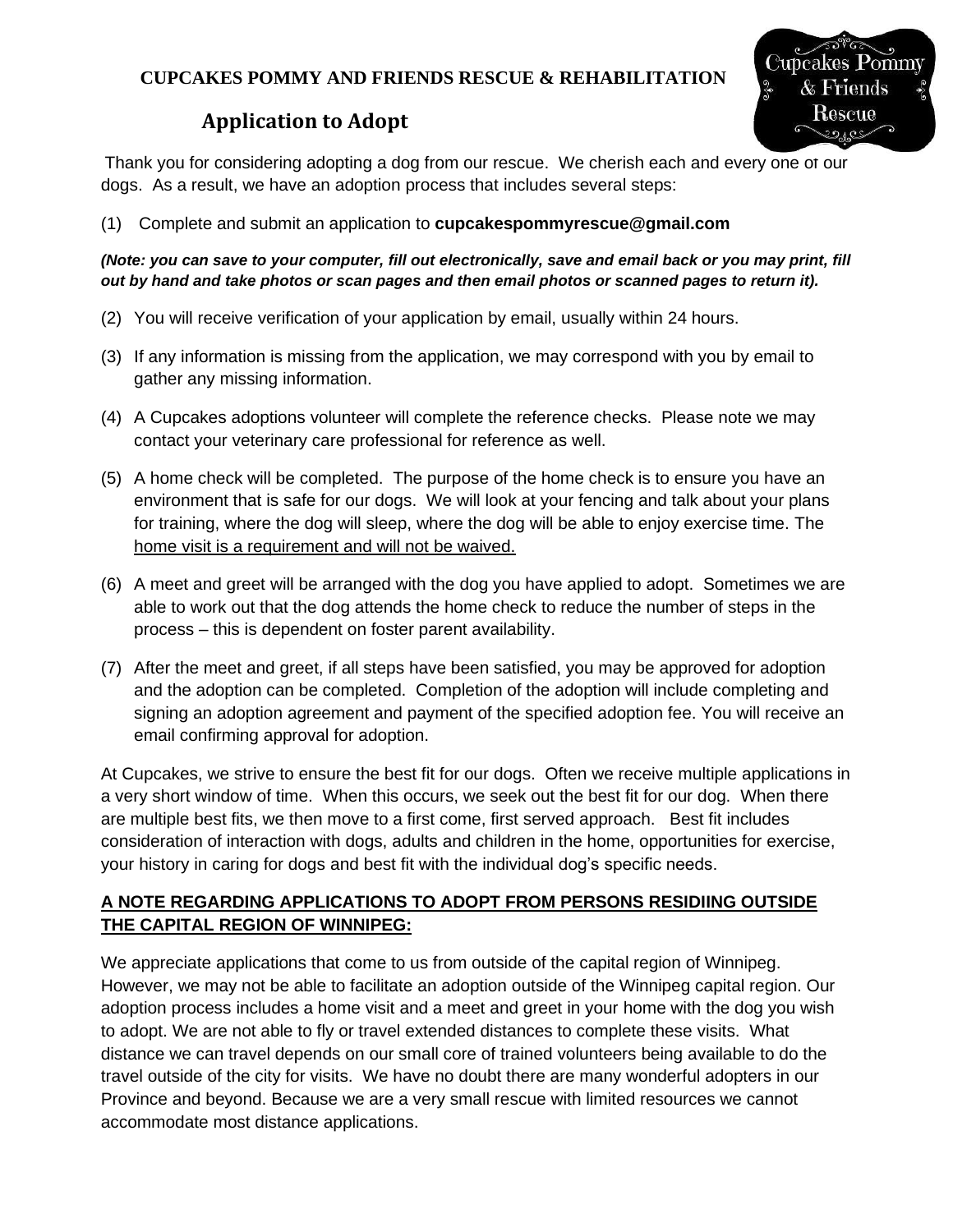| Date of Application: |  |
|----------------------|--|
|----------------------|--|

Please identify by name the dog you are applying to adopt:

What are your requirements for the dog you are wanting to adopt: (please check those that apply)

- $\Box$  Must be a small breed weighing a maximum of 10 pounds when an adult
- $\Box$  Must be a small breed weighing a maximum of 20 lpounds when an adult
- □ Must be low/no shedding
- $\Box$  Cannot be a dog that barks a lot
- □ Must be under 2 years old
- $\Box$  Must be a female
- Must be a male
- $\Box$  Must be good with cats
- □ Must be good with children
- $\Box$  Must be a dog that does not require a lot of walks/exercise
- □ Must be fully housetrained

#### **Applicant's Information & Information About Your Residence(s):**

| Name of other resident(s) in the home and their relationship to the primary applicant: (for children |  |
|------------------------------------------------------------------------------------------------------|--|
|                                                                                                      |  |
|                                                                                                      |  |
| <b>Telephone Numbers:</b>                                                                            |  |
|                                                                                                      |  |
|                                                                                                      |  |
|                                                                                                      |  |
|                                                                                                      |  |
|                                                                                                      |  |
| Do you have plans to move/change addresses? If yes, when? ______________________                     |  |
| Do you have any other addresses you live at (vacation homes, other residences)? If yes, please       |  |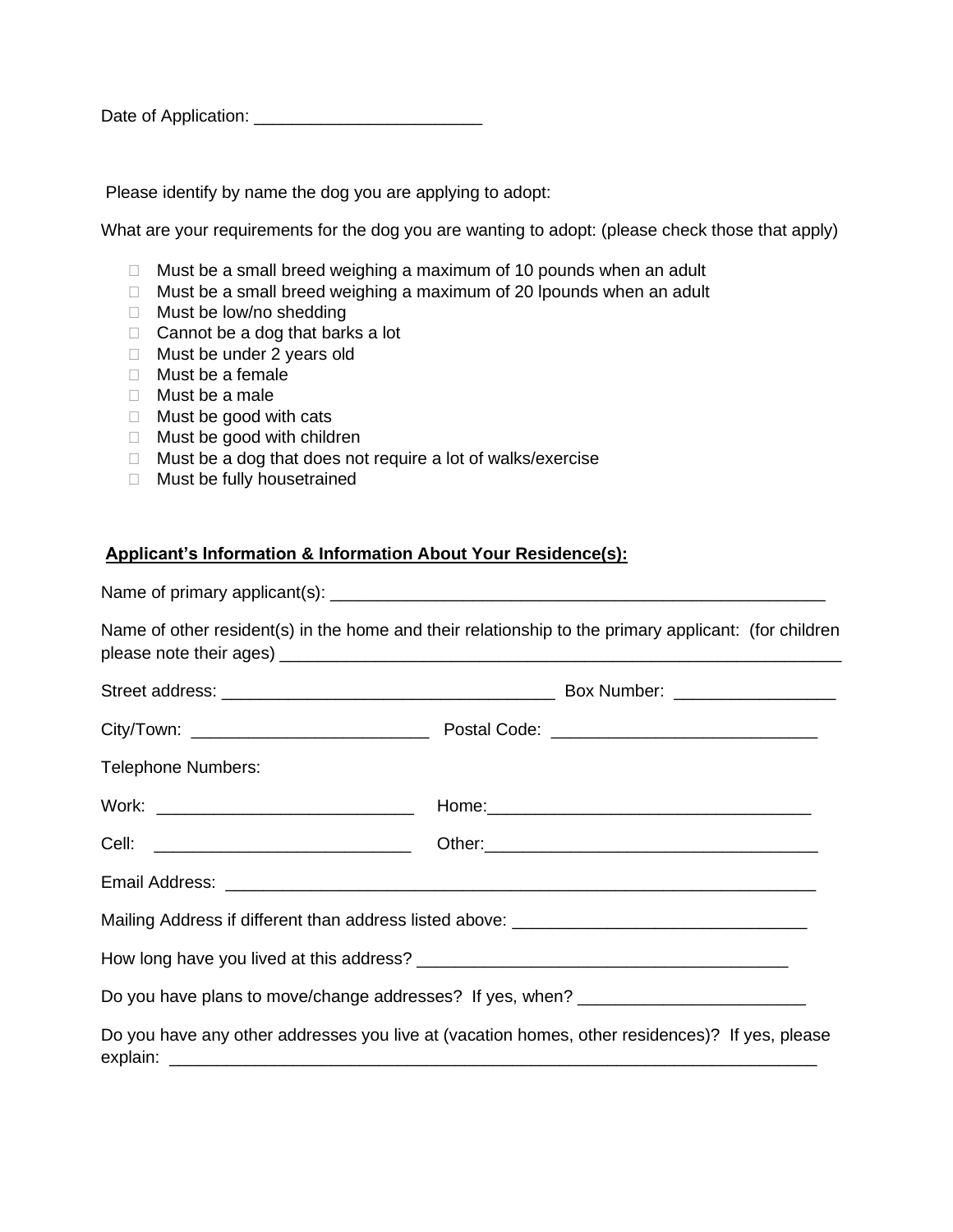Do you rent or own your primary residence? If you rent, does your lease permit animals? *Please note that you will be required to provide a copy of your lease to show proof that you are allowed to have animals in your rented home.*

**\_\_\_\_\_\_\_\_\_\_\_\_\_\_\_\_\_\_\_\_\_\_\_\_\_\_\_\_\_\_\_\_\_\_\_\_\_\_\_\_\_\_\_\_\_\_\_\_\_\_\_\_\_\_\_\_\_\_\_\_\_\_\_\_\_\_\_\_\_\_\_\_\_\_\_\_**

| Information about your yard(s) (mark yes to those that apply): |
|----------------------------------------------------------------|
| Primary residence: fully fenced secure yard:                   |
| Secondary residence: fully fenced secure yard: _____           |
| Primary Residence: partially fenced or unfenced yard:          |
| Secondary Residence: partially fenced or unfenced yard: _____  |
| Primary Residence: no yard:                                    |
| Secondary Residence: no yard: _____                            |

#### **Financial Information of Adopters:**

What is your primary source of income (Employed full time, Employed part time, retirement pension, disability pension, social assistance benefits, etc....)? \_\_\_\_\_\_\_\_\_\_\_\_\_\_\_\_\_\_\_\_\_\_\_\_\_\_

Have you ever had financial difficulty paying vet bills or have you had to defer treatment for your pet due to financial limitations (if yes, please explain)? \_\_\_\_\_\_\_\_\_\_\_\_\_\_\_\_\_\_\_\_\_\_

Please comment on your financial capacity to meet the dog's vetting needs on an ongoing basis and should the dog become sick or injured. \_\_\_\_\_\_\_\_\_\_\_\_\_\_\_\_\_\_\_\_\_\_\_\_\_\_\_\_\_\_\_\_\_\_\_\_\_\_\_

#### **Physical Care of Your New Dog:**

Do you work outside of the home?

Approximately how many hours per day will the dog be left unattended? \_\_\_\_\_\_\_\_\_\_

What is your plan for when you are not home (please mark Yes by those that apply)

- Dog will have free roam of the house \_\_\_\_\_
- Dog will be restricted to specific rooms only
- Dog will be kept in a single room with door closed
- Dog will be in an area of the home and restricted by a baby gate \_\_\_\_
- Dog will be in an indoor kennel \_\_\_\_\_
- Dog will be outside with a dog house/shelter \_\_\_\_\_\_
- Dog will be outside on a tie down

Where will the dog sleep at night? \_\_\_\_\_\_\_\_\_\_\_\_\_\_\_\_\_\_\_\_\_\_\_\_\_\_\_\_\_\_\_\_\_\_\_\_\_\_\_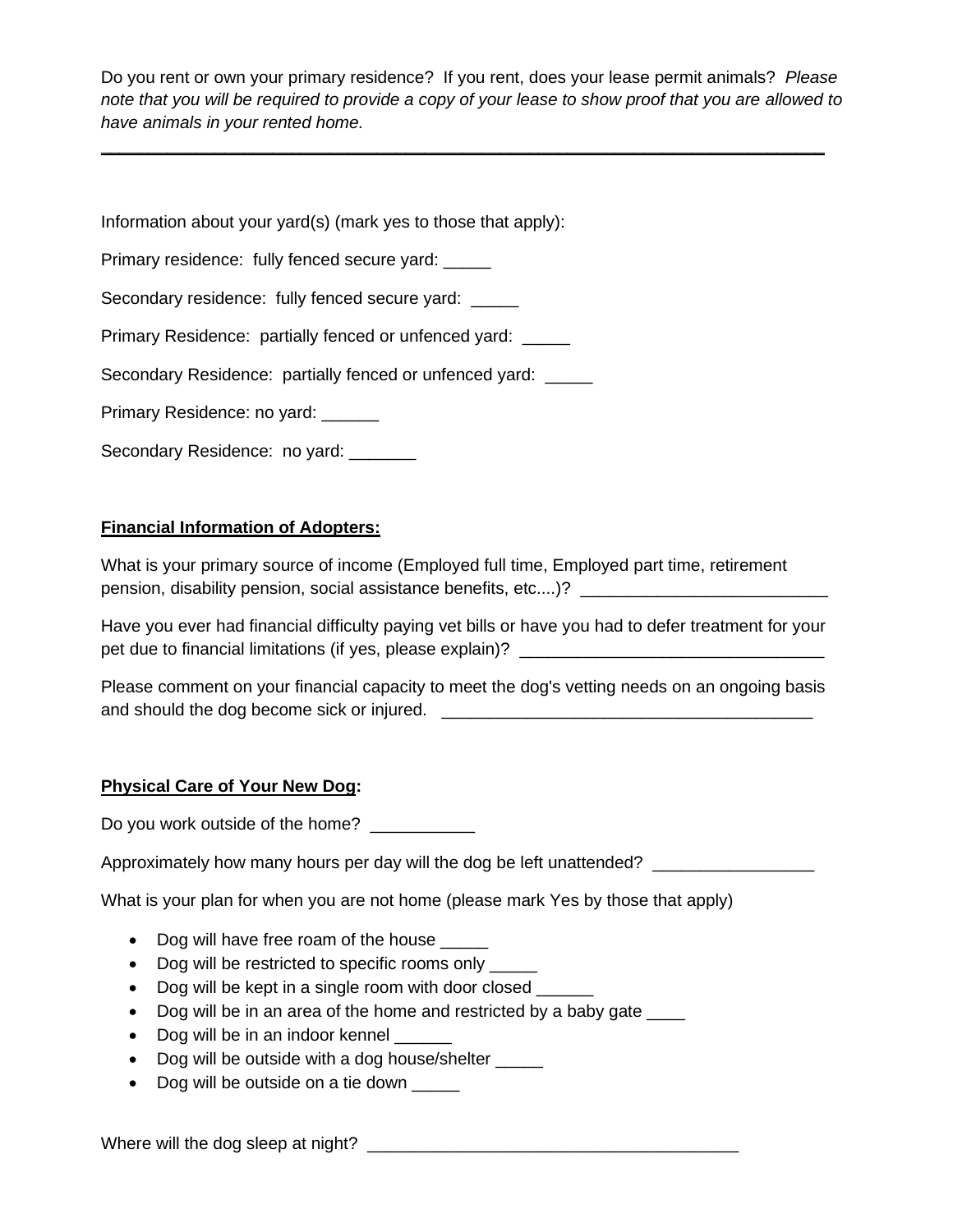Are you planning any vacations, moves or big transitions within the next month? Any reason why this adoption may be delayed?

\_\_\_\_\_\_\_\_\_\_\_\_\_\_\_\_\_\_\_\_\_\_\_\_\_\_\_\_\_\_\_\_\_\_\_\_\_\_\_\_\_\_\_\_\_\_\_\_\_\_\_\_\_\_\_\_\_\_\_\_\_\_\_\_\_\_\_\_\_\_\_\_\_\_\_\_\_\_

Please describe what steps you will take to ensure the dog is safe when outside to prevent them from running away, falling victim to other animal attacks or from theft: \_\_\_\_\_\_\_\_\_\_\_\_\_\_\_\_\_\_\_\_\_\_\_\_\_\_\_\_\_\_\_\_\_\_\_\_\_\_\_\_\_\_\_\_\_\_\_\_\_\_\_\_\_\_\_\_\_\_\_\_\_\_\_\_\_\_\_\_\_\_\_\_\_\_\_\_\_

Do you have any physical/medical limitations that we should consider to help ensure that the dog you have selected will indeed be an appropriate match for your home?

\_\_\_\_\_\_\_\_\_\_\_\_\_\_\_\_\_\_\_\_\_\_\_\_\_\_\_\_\_\_\_\_\_\_\_\_\_\_\_\_\_\_\_\_\_\_\_\_\_\_\_\_\_\_\_\_\_\_\_\_\_\_\_\_\_\_\_\_\_\_\_\_\_\_\_\_\_\_

Where will your dog get exercise (mark yes to those at apply)

- Play in the house \_\_\_\_
- Play in the yard \_\_\_\_\_
- Walks in the neighborhood (please note how often and how long)
- Play at off leash dog park (please note how often) \_\_\_\_\_\_\_\_\_\_\_\_\_\_\_\_\_\_\_\_\_\_\_\_\_\_\_

• Walks in various other locations (please note how often) \_\_\_\_\_\_\_\_\_\_\_\_\_\_\_\_\_\_\_\_\_

• Other (please specify) \_\_\_\_\_\_\_\_\_\_\_\_\_\_\_\_\_\_\_\_\_\_\_\_\_\_\_\_\_\_\_\_\_\_\_\_\_\_\_\_\_\_

Please tell us about your experience in caring for dogs:

Do you have experience caring for dogs from puppy mills? If yes, please describe.

Do you have any experience caring for dogs who have experienced trauma or abuse, who may be fearful, aggressive for example? If yes, please describe.

\_\_\_\_\_\_\_\_\_\_\_\_\_\_\_\_\_\_\_\_\_\_\_\_\_\_\_\_\_\_\_\_\_\_\_\_\_\_\_\_\_\_\_\_\_\_\_\_\_\_\_\_\_\_\_\_\_\_\_\_\_\_\_\_\_\_\_\_\_\_\_\_\_\_\_\_\_\_ \_\_\_\_\_\_\_\_\_\_\_\_\_\_\_\_\_\_\_\_\_\_\_\_\_\_\_\_\_\_\_\_\_\_\_\_\_\_\_\_\_\_\_\_\_\_\_\_\_\_\_\_\_\_\_\_\_\_\_\_\_\_\_\_\_\_\_\_\_\_\_\_\_\_\_\_\_\_

\_\_\_\_\_\_\_\_\_\_\_\_\_\_\_\_\_\_\_\_\_\_\_\_\_\_\_\_\_\_\_\_\_\_\_\_\_\_\_\_\_\_\_\_\_\_\_\_\_\_\_\_\_\_\_\_\_\_\_\_\_\_\_\_\_\_\_\_\_\_\_\_\_\_\_\_\_\_ \_\_\_\_\_\_\_\_\_\_\_\_\_\_\_\_\_\_\_\_\_\_\_\_\_\_\_\_\_\_\_\_\_\_\_\_\_\_\_\_\_\_\_\_\_\_\_\_\_\_\_\_\_\_\_\_\_\_\_\_\_\_\_\_\_\_\_\_\_\_\_\_\_\_\_\_\_\_ \_\_\_\_\_\_\_\_\_\_\_\_\_\_\_\_\_\_\_\_\_\_\_\_\_\_\_\_\_\_\_\_\_\_\_\_\_\_\_\_\_\_\_\_\_\_\_\_\_\_\_\_\_\_\_\_\_\_\_\_\_\_\_\_\_\_\_\_\_\_\_\_\_\_\_\_\_\_

\_\_\_\_\_\_\_\_\_\_\_\_\_\_\_\_\_\_\_\_\_\_\_\_\_\_\_\_\_\_\_\_\_\_\_\_\_\_\_\_\_\_\_\_\_\_\_\_\_\_\_\_\_\_\_\_\_\_\_\_\_\_\_\_\_\_\_\_\_\_\_\_\_\_\_\_\_\_ \_\_\_\_\_\_\_\_\_\_\_\_\_\_\_\_\_\_\_\_\_\_\_\_\_\_\_\_\_\_\_\_\_\_\_\_\_\_\_\_\_\_\_\_\_\_\_\_\_\_\_\_\_\_\_\_\_\_\_\_\_\_\_\_\_\_\_\_\_\_\_\_\_\_\_\_\_\_ \_\_\_\_\_\_\_\_\_\_\_\_\_\_\_\_\_\_\_\_\_\_\_\_\_\_\_\_\_\_\_\_\_\_\_\_\_\_\_\_\_\_\_\_\_\_\_\_\_\_\_\_\_\_\_\_\_\_\_\_\_\_\_\_\_\_\_\_\_\_\_\_\_\_\_\_\_\_

\_\_\_\_\_\_\_\_\_\_\_\_\_\_\_\_\_\_\_\_\_\_\_\_\_\_\_\_\_\_\_\_\_\_\_\_\_\_\_\_\_\_\_\_\_\_\_\_\_\_\_\_\_\_\_\_\_\_\_\_\_\_\_\_\_\_\_\_\_\_\_\_\_\_\_\_\_\_

\_\_\_\_\_\_\_\_\_\_\_\_\_\_\_\_\_\_\_\_\_\_\_\_\_\_\_\_\_\_\_\_\_\_\_\_\_\_\_\_\_\_\_\_\_\_\_\_\_\_\_\_\_\_\_\_\_\_\_\_\_\_\_\_\_\_\_\_\_\_\_\_\_\_\_\_\_

\_\_\_\_\_\_\_\_\_\_\_\_\_\_\_\_\_\_\_\_\_\_\_\_\_\_\_\_\_\_\_\_\_\_\_\_\_\_\_\_\_\_\_\_\_\_\_\_\_\_\_\_\_\_\_\_\_\_\_\_\_\_\_\_\_\_\_\_\_\_\_\_\_\_\_\_\_\_ \_\_\_\_\_\_\_\_\_\_\_\_\_\_\_\_\_\_\_\_\_\_\_\_\_\_\_\_\_\_\_\_\_\_\_\_\_\_\_\_\_\_\_\_\_\_\_\_\_\_\_\_\_\_\_\_\_\_\_\_\_\_\_\_\_\_\_\_\_\_\_\_\_\_\_\_\_\_

Do you have experience with behavioural training and/or housetraining dogs? If yes, please describe.

How will you discipline/correct/train your dog?

Do you have experience caring for dogs with ongoing medical needs or elderly dogs? If yes, please describe.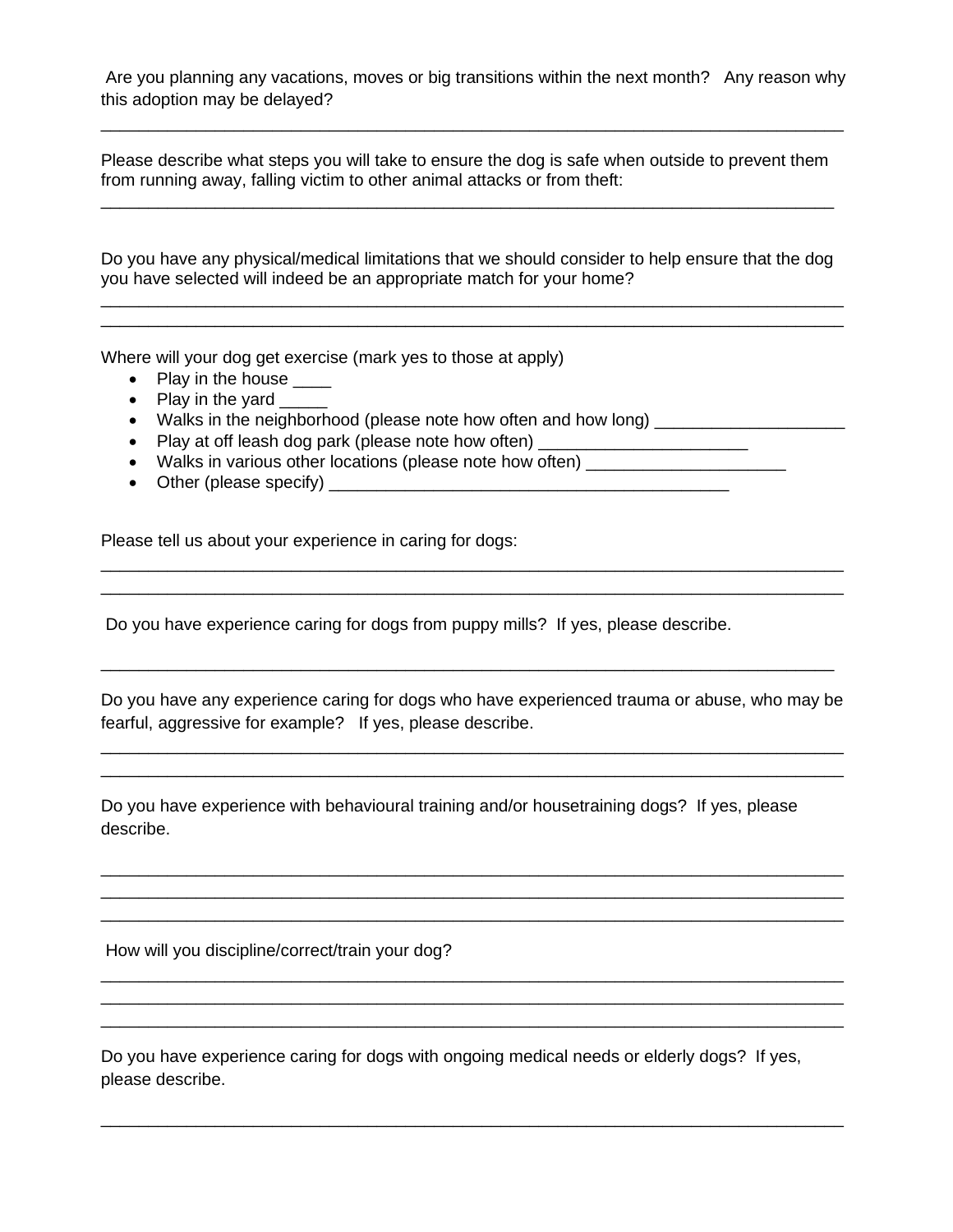Have you ever had to surrender or rehome a dog in your care? If yes, please explain the circumstances.

Dogs can live well over 10 years. Are you in a position to provide care for this dog for all of their natural life? If not, what is your plan if you cannot care for your dog?

\_\_\_\_\_\_\_\_\_\_\_\_\_\_\_\_\_\_\_\_\_\_\_\_\_\_\_\_\_\_\_\_\_\_\_\_\_\_\_\_\_\_\_\_\_\_\_\_\_\_\_\_\_\_\_\_\_\_\_\_\_\_\_\_\_\_\_\_\_\_\_\_\_\_\_\_\_\_

\_\_\_\_\_\_\_\_\_\_\_\_\_\_\_\_\_\_\_\_\_\_\_\_\_\_\_\_\_\_\_\_\_\_\_\_\_\_\_\_\_\_\_\_\_\_\_\_\_\_\_\_\_\_\_\_\_\_\_\_\_\_\_\_\_\_\_\_\_\_\_\_\_\_\_\_\_\_ \_\_\_\_\_\_\_\_\_\_\_\_\_\_\_\_\_\_\_\_\_\_\_\_\_\_\_\_\_\_\_\_\_\_\_\_\_\_\_\_\_\_\_\_\_\_\_\_\_\_\_\_\_\_\_\_\_\_\_\_\_\_\_\_\_\_\_\_\_\_\_\_\_\_\_\_\_\_ \_\_\_\_\_\_\_\_\_\_\_\_\_\_\_\_\_\_\_\_\_\_\_\_\_\_\_\_\_\_\_\_\_\_\_\_\_\_\_\_\_\_\_\_\_\_\_\_\_\_\_\_\_\_\_\_\_\_\_\_\_\_\_\_\_\_\_\_\_\_\_\_\_\_\_\_\_\_

What is your plan for your dog if something were to happen to you? Are there provisions in your last will and testament for any pets in your care? (please advise of plan):

\_\_\_\_\_\_\_\_\_\_\_\_\_\_\_\_\_\_\_\_\_\_\_\_\_\_\_\_\_\_\_\_\_\_\_\_\_\_\_\_\_\_\_\_\_\_\_\_\_\_\_\_\_\_\_\_\_\_\_\_\_\_\_\_\_\_\_\_\_\_\_\_\_\_\_\_\_

Please tell us about your children's experience with dogs, including how comfortable are they with dogs, have they had any experiences with dogs that left them feeling fearful:

\_\_\_\_\_\_\_\_\_\_\_\_\_\_\_\_\_\_\_\_\_\_\_\_\_\_\_\_\_\_\_\_\_\_\_\_\_\_\_\_\_\_\_\_\_\_\_\_\_\_\_\_\_\_\_\_\_\_\_\_\_\_\_\_\_\_\_\_\_\_\_\_\_\_\_\_\_\_ \_\_\_\_\_\_\_\_\_\_\_\_\_\_\_\_\_\_\_\_\_\_\_\_\_\_\_\_\_\_\_\_\_\_\_\_\_\_\_\_\_\_\_\_\_\_\_\_\_\_\_\_\_\_\_\_\_\_\_\_\_\_\_\_\_\_\_\_\_\_\_\_\_\_\_\_\_\_

\_\_\_\_\_\_\_\_\_\_\_\_\_\_\_\_\_\_\_\_\_\_\_\_\_\_\_\_\_\_\_\_\_\_\_\_\_\_\_\_\_\_\_\_\_\_\_\_\_\_\_\_\_\_\_\_\_\_\_\_\_\_\_\_\_\_\_\_\_\_\_\_\_\_\_\_\_\_

| Is everyone in your home in agreement with the application to adopt a dog through Cupcakes |
|--------------------------------------------------------------------------------------------|
| Pommy & Friends Rescue and Rehabilitation (please explain)?                                |

| What pets currently live in your home?          |  |                                                                                 |                                                                                        |
|-------------------------------------------------|--|---------------------------------------------------------------------------------|----------------------------------------------------------------------------------------|
|                                                 |  |                                                                                 |                                                                                        |
|                                                 |  |                                                                                 | Sex: ____________  Age: ________ Weight/size: _______________Spayed/Neutered: ________ |
|                                                 |  |                                                                                 |                                                                                        |
| Year of most recent vaccinations: _____________ |  |                                                                                 |                                                                                        |
|                                                 |  |                                                                                 |                                                                                        |
|                                                 |  |                                                                                 |                                                                                        |
|                                                 |  |                                                                                 |                                                                                        |
|                                                 |  | Is the pet licensed with your local animal control authority? _________________ |                                                                                        |
|                                                 |  |                                                                                 |                                                                                        |
|                                                 |  |                                                                                 | Sex: ____________  Age: ________ Weight/size: _______________Spayed/Neutered: ________ |
|                                                 |  |                                                                                 |                                                                                        |
| Year of most recent vaccinations: _____________ |  |                                                                                 |                                                                                        |
|                                                 |  |                                                                                 |                                                                                        |
|                                                 |  |                                                                                 |                                                                                        |
|                                                 |  |                                                                                 |                                                                                        |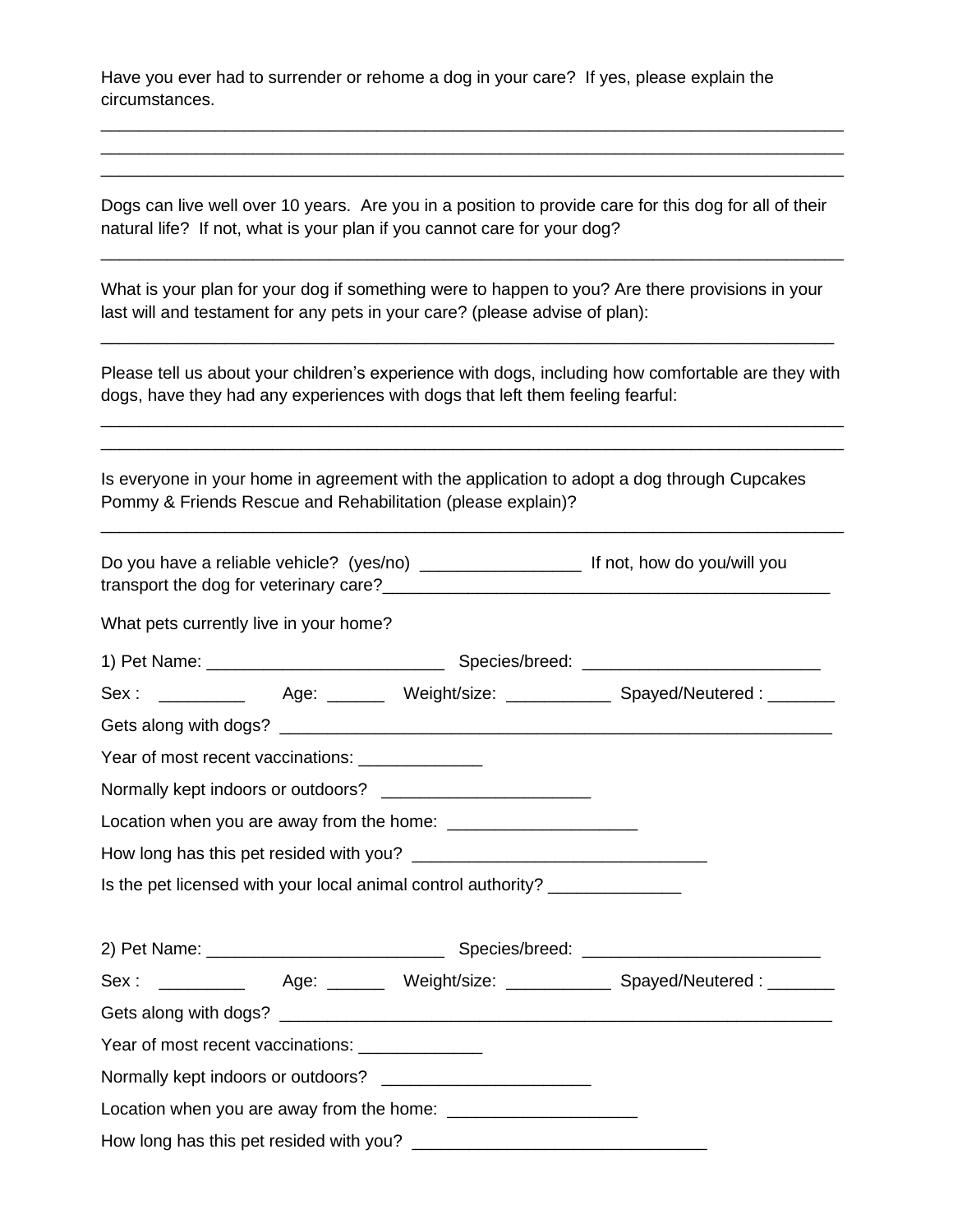| Is the pet licensed with your local animal control authority? |  |  |  |  |  |  |
|---------------------------------------------------------------|--|--|--|--|--|--|
|---------------------------------------------------------------|--|--|--|--|--|--|

|                                                  |                                                                                 | Sex: ____________  Age: ________ Weight/size: _______________Spayed/Neutered: ________ |
|--------------------------------------------------|---------------------------------------------------------------------------------|----------------------------------------------------------------------------------------|
|                                                  |                                                                                 |                                                                                        |
| Year of most recent vaccinations: ______________ |                                                                                 |                                                                                        |
|                                                  |                                                                                 |                                                                                        |
|                                                  |                                                                                 |                                                                                        |
|                                                  |                                                                                 |                                                                                        |
|                                                  | Is the pet licensed with your local animal control authority? _________________ |                                                                                        |
|                                                  |                                                                                 |                                                                                        |
|                                                  |                                                                                 | Sex: ____________  Age: ________ Weight/size: _______________Spayed/Neutered: ________ |
|                                                  |                                                                                 |                                                                                        |
|                                                  |                                                                                 |                                                                                        |
|                                                  | Normally kept indoors or outdoors? _________________________                    |                                                                                        |
| Year of most recent vaccinations: ______________ |                                                                                 |                                                                                        |
|                                                  |                                                                                 |                                                                                        |

## PLEASE USE ADDITIONAL PAPER TO LIST ANY OTHER PETS OTHER THAN THOSSE LISTED ABOVE.

#### **REFERENCES**

Who is your veterinarian (name of vet, clinic name and phone number) Note: we may contact veterinarian as a reference: \_

Please provide us with three persons who can provide a reference to support your application by being able to answer questions about your experience and suitability to adopt a dog from our rescue. Your references **should not include family members**. Please ensure that your references have given your permission to use them as a reference and that they are aware you are wanting to adopt a dog.

| 1) Name:                                                                                                                                                                                                                       |                               |        |  |
|--------------------------------------------------------------------------------------------------------------------------------------------------------------------------------------------------------------------------------|-------------------------------|--------|--|
| Relationship to you _____________                                                                                                                                                                                              | How long have you known them? |        |  |
|                                                                                                                                                                                                                                |                               | (cell) |  |
| Their email address: Their email and the state of the state of the state of the state of the state of the state of the state of the state of the state of the state of the state of the state of the state of the state of the |                               |        |  |